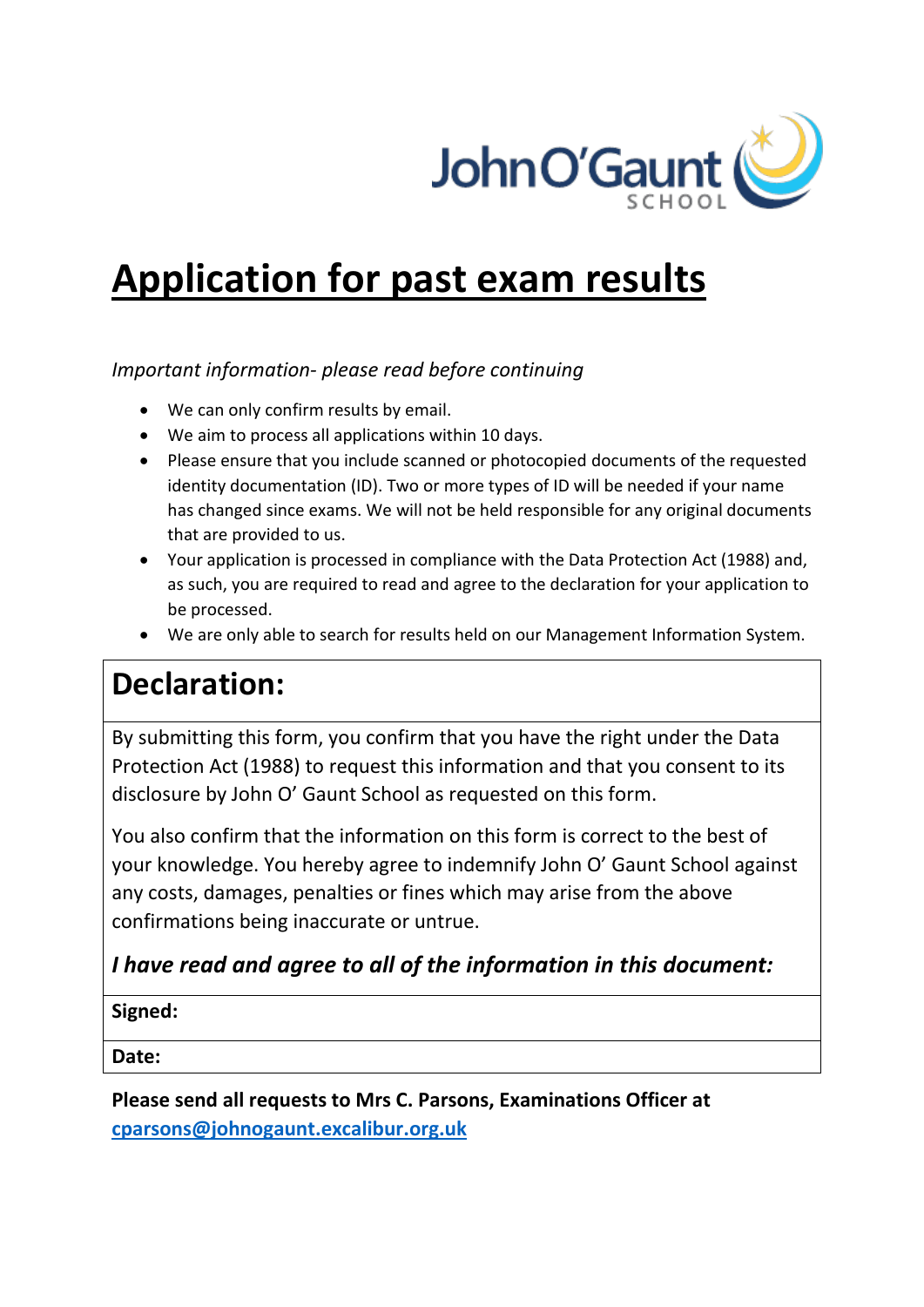Personal Details and identity documentation (ID)

- You must provide a copy of your ID which shows your current name and date of birth.
- If your name has changed since your exams you must also provide documentary evidence.
- Missing or expired ID may delay your application.
- Please only submit copies of your ID- we will not be responsible for any original documents.
- All ID must be in English.

#### **Current full name:**

You must submit a copy of one of the following identity documents with your completed application. Please tick the relevant box to indicate which form of ID you are providing:

*Photo page of Passport or ID card:*

*Photo Driving License:*

*Birth Certificate:* 

**Full name at the time of the exam:** 

If your name has changed since the time of the exam, you must also include one or more of the following documents. Please tick the relevant box to indicate which form of ID you are providing.

Please note: If you provide a copy decree absolute, we will also require a copy of your birth certificate to process the application.

*Marriage Certificate:* 

*Decree Absolute (and birth certificate):*

*Deed Poll:*

**Date of Admission to John O' Gaunt School:**

**Date of Leaving John O' Gaunt School:**